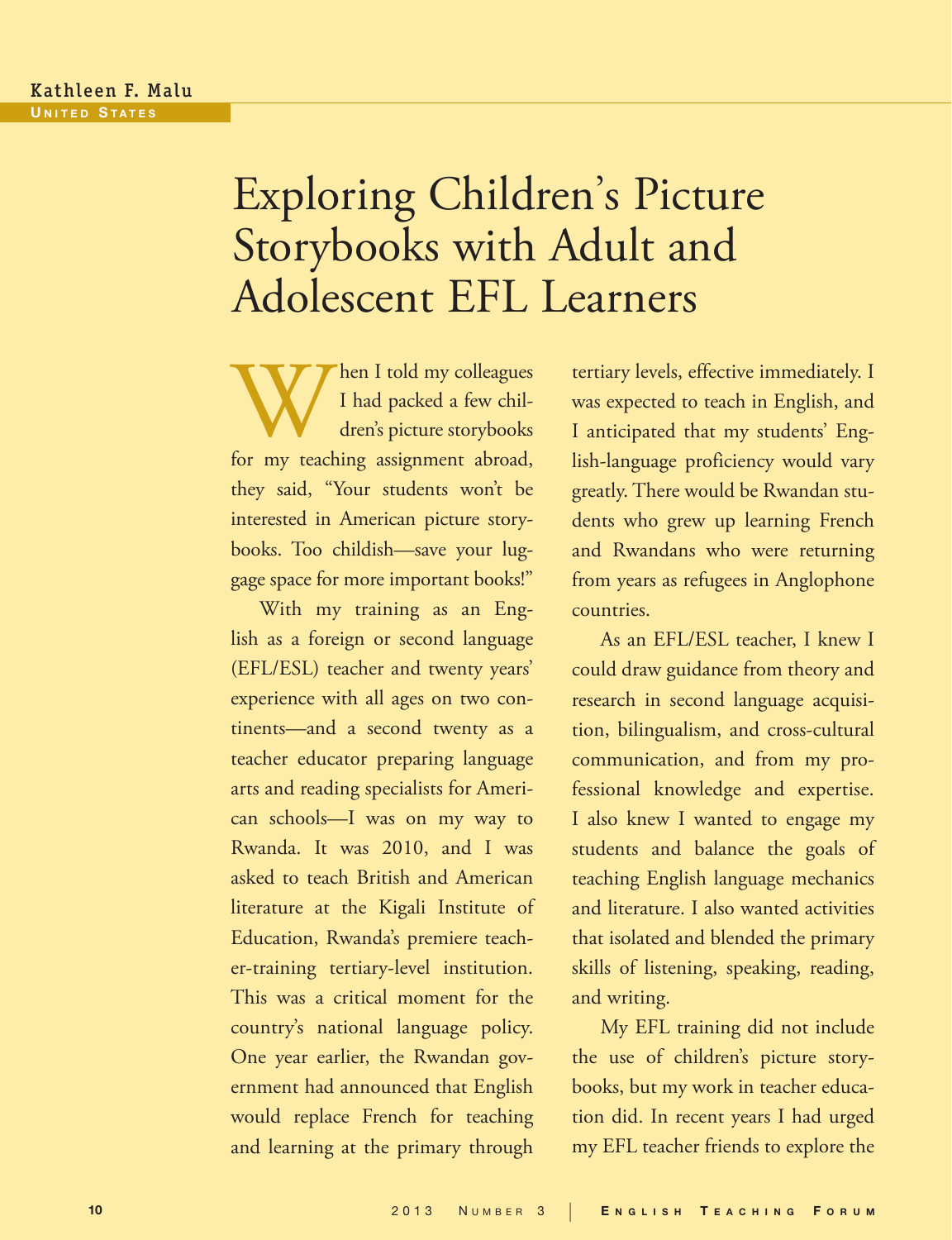use of children's books in their classrooms. Why not bring a few along, I thought, just in case I had a chance to try them myself?

This article offers a definition of children's picture storybooks and presents a theoretical framework to support their use in teaching EFL to adults and adolescents. It presents ways to use these books and address the twin goals of teaching mechanics and culture, and it includes a list of books and a wide variety of activities that EFL teachers can use to effectively teach adult and adolescent learners using such texts.

#### Characteristics of picture storybooks

Typically, children's picture storybooks are books with pictures and text that, together, tell a story, with a theme appropriate for children. Words alone are not enough for the story to be understood. Pictures alone also tell only part of the story. It is the interaction between the visual and the verbal that defines this genre.

The narrative of a good children's book flows with a steady rhythm that makes it an excellent read-aloud. Voices of the characters convince and appeal to readers. The plot entices them to turn the pages nonstop from beginning to end. These texts are short, usu ally less than 500 words long.

The quality of the illustrations is equal ly significant. "Good" illustrations convey movement, emotions, and/or humor. They hold readers' interest, supplying elements of the story that do not appear in print. The illustrations are works of art created using a wide variety of media. They might be simple charcoal sketches, watercolor or acrylic paint ings, mixed-media collages of found objects and torn paper, or mosaics of colored tissue paper or broken glass. Whatever the medium, children's book illustrations create a bond between the reader's eyes and ears.

Authors of the first recognized children's books were renowned scholars in the field of education. John Amos Comenius is credited with being the "father of modern educa tion," and John Newbery is identified as the "founder of children's literature." *Orbis Pictus* (Comenius 1777) and *A Little Pretty Pocket-Book* (Newbery 1744) launched the concept of storybooks with illustrations for children.

Through the years, children have grown up with such classics as *Where the Wild Things Are* (Sendak 1963), *Goodnight Moon* (Brown 1947), and the many books of Dr. Seuss. The genre includes fiction, nonfiction, and format variations such as wordless picture books and graphic novels. Wordless picture books use only pictures or illustrations to tell stories, and graphic novels use words and pictures or illustrations that follow in sequence, similar to cartoons.

## Rationale for using picture storybooks

My rationale for using children's picture storybooks to teach EFL is interdisciplinary. It includes theory and practice in secondlanguage acquisition, content- or theme-based instruction, social learning theory, and con temporary literacy, including digital literacy.

Krashen (1982) theorizes that language experiences help learners acquire language. Classroom activities designed to offer such experiences engage students in the use of natural, meaningful, and functional language (Gee 1998). Storybooks offer a wide array of such language. Depending on the story and the author, the language may be authentic, contextualized, funny, playful, predictable, and filled with repetitive language patterns.

Content-based instruction and themebased units are an important focus of EFL teaching. Activities structured around content or theme can be particularly interesting for adult and adolescent EFL learners if the con tent or theme has meaning for them. Brinton (2003), Horn (2011), and Shin (2007) note the usefulness of content-based instruction for language acquisition because it stimulates stu dents who want to learn about other topics in addition to language. The plethora of picture storybooks almost guarantees that appropriate ones can be found for whatever content or theme students want to explore.

Beginning with ancient cultures, stories and storytelling have been used the world over as classic tools for teaching and learning. These tools maintain and express cultural values and history. They are social in nature, requiring storyteller and audience to interact. The use of storybooks in teaching is an exten sion of this tradition, and their use in EFL classrooms can have powerful consequences (Mixon and Temu 2006).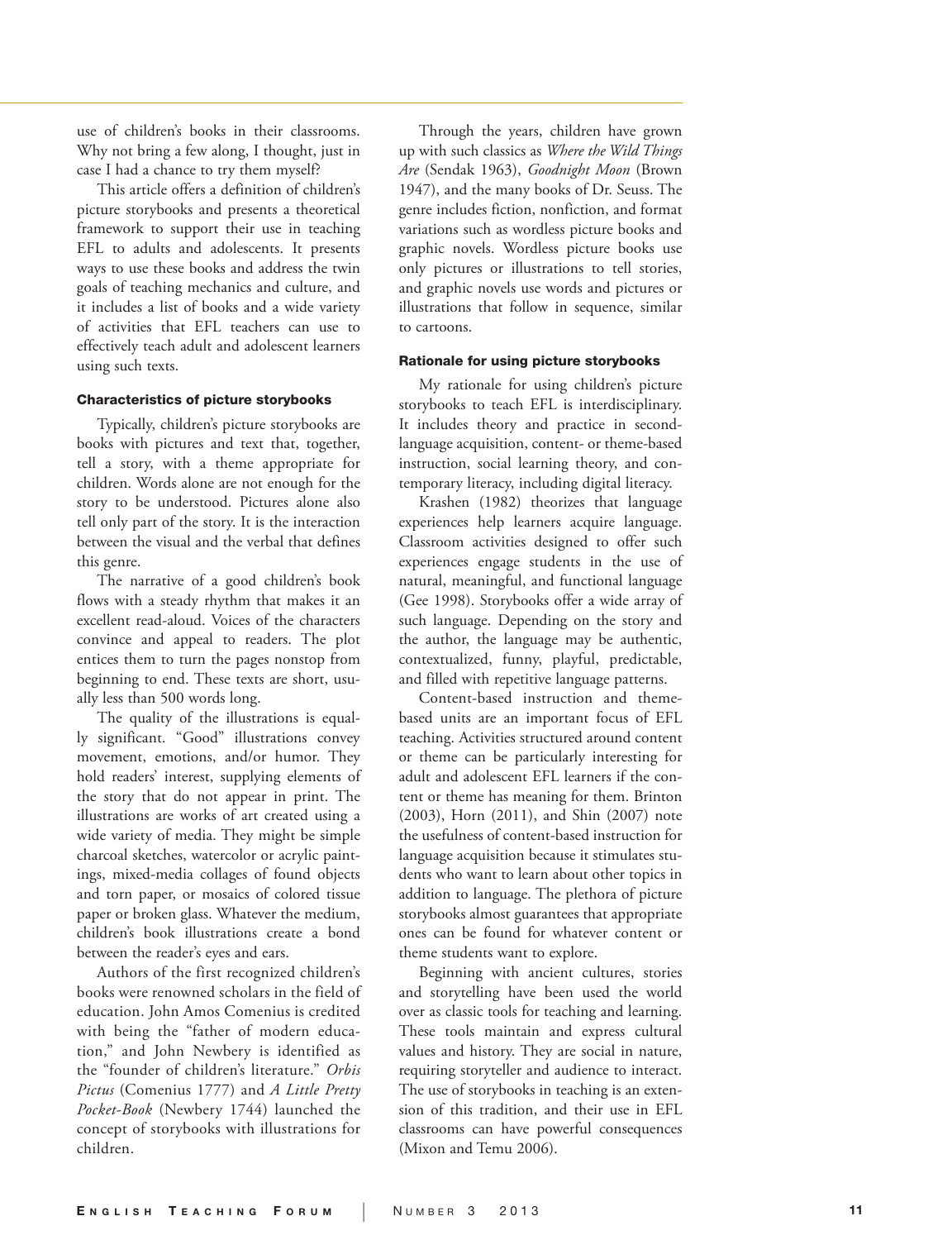In today's world, research and theory are expanding the definition of language learn ing to include not only reading, writing, lis tening, and speaking skills but also viewing and representing (Egbert and Hanson-Smith 2007; Gee and Hayes 2011). Although the field has yet to reach consensus on the term that best encapsulates these skills—some use *multiliteracies* or *multiple literacies*, while others use *new literacies, twenty-first-century literacies, digital literacy,* or *contemporary literacies*—it is critical that EFL teachers integrate these new viewing and represent ing elements in their work. Today Eng lish-language teaching and learning can no longer be restricted to print on paper. Stu dents must be able to read, write, speak, listen, view, and represent meaningful texts that may include words, images, movement, and sounds. Students must be able to use these new texts to gain meaning, think critically, and communicate thoughtfully to construct new ideas (International Reading Association 2009; Leu and Kinzer 2000). Wherever possible, EFL teaching and learn ing should include viewing and critical analysis of text/print, color, pictures, icons, photographs, graphics, movement, sound, and music. Students must learn to commu nicate using a multiplicity of tools.

When instructors have little or no access to technology or print resources, picture storybooks can help them introduce and blend the skills of viewing and represent ing. In settings where the Internet and technology are available, EFL teachers can use picture storybooks to introduce the important roles that color, shape, design, and texture play in comprehension and communication.

#### Language, storytelling, and culture

In EFL classrooms, exploiting the astound ing array of language structures in picture sto rybooks can help students with the mechanics of English. For example, some books use a call-and-response format that encourages stu dent choral responses. Others use a variety of past tenses, offering opportunities for lessons that compare and contrast grammatical struc tures. Language structures and vocabulary can be effectively supplemented with the right picture storybook.

The important elements of storytell ing, including character development, set ting, plot, and resolution, can also be taught through this genre. Some stories include per suasive and cause-effect narratives that teach ers can take advantage of to move into more academic-style writing. Other stories can serve as models for a wide variety of literary devices such as alliteration, personification, metaphor, and simile.

In much the same way that Rucynski (2011) argues for the use of the long-running U.S. television series *The Simpsons* because it is an American cultural icon, I make a similar argument regarding children's picture storybooks. These books offer insights into everyday cultural issues and include subtexts, conflicts, or multiple perspectives on broader cultural concerns. Teachers can use these books to raise questions and open up conver sations that require adults and adolescents to use language that is natural and meaningful. Children's picture storybooks reveal differing beliefs, profound conflicts, and memorable historical personalities and events.

## Using storybooks with adults and adolescents

Ghosn (1997) reminds us that children learning EFL/ESL benefit from using careful ly selected children's literature. Older students will also benefit from these books.

Several theories, when intertwined, offer an interdisciplinary rationale for the use of these texts with older learners. Because these books are written for native speakers, they offer EFL learners opportunities to interact with authentic English phrases and idioms, which is critical to language acqui sition (Gee 1998). Because it is the nature of such texts to stimulate interest (Ghosn 1997), their use may lower the affective filter (Krashen 1982). High-quality texts offer experiences with natural, meaningful language and introduce students to vocabu lary and language structures that are less complex and texts that are relatively short. All of these elements help with language acquisition (Krashen 1982).

Although there is scant research in the use of these texts with EFL adult and ado lescent learners, the work of Ho (2000) and Reid (2002) is significant. Ho (2000), who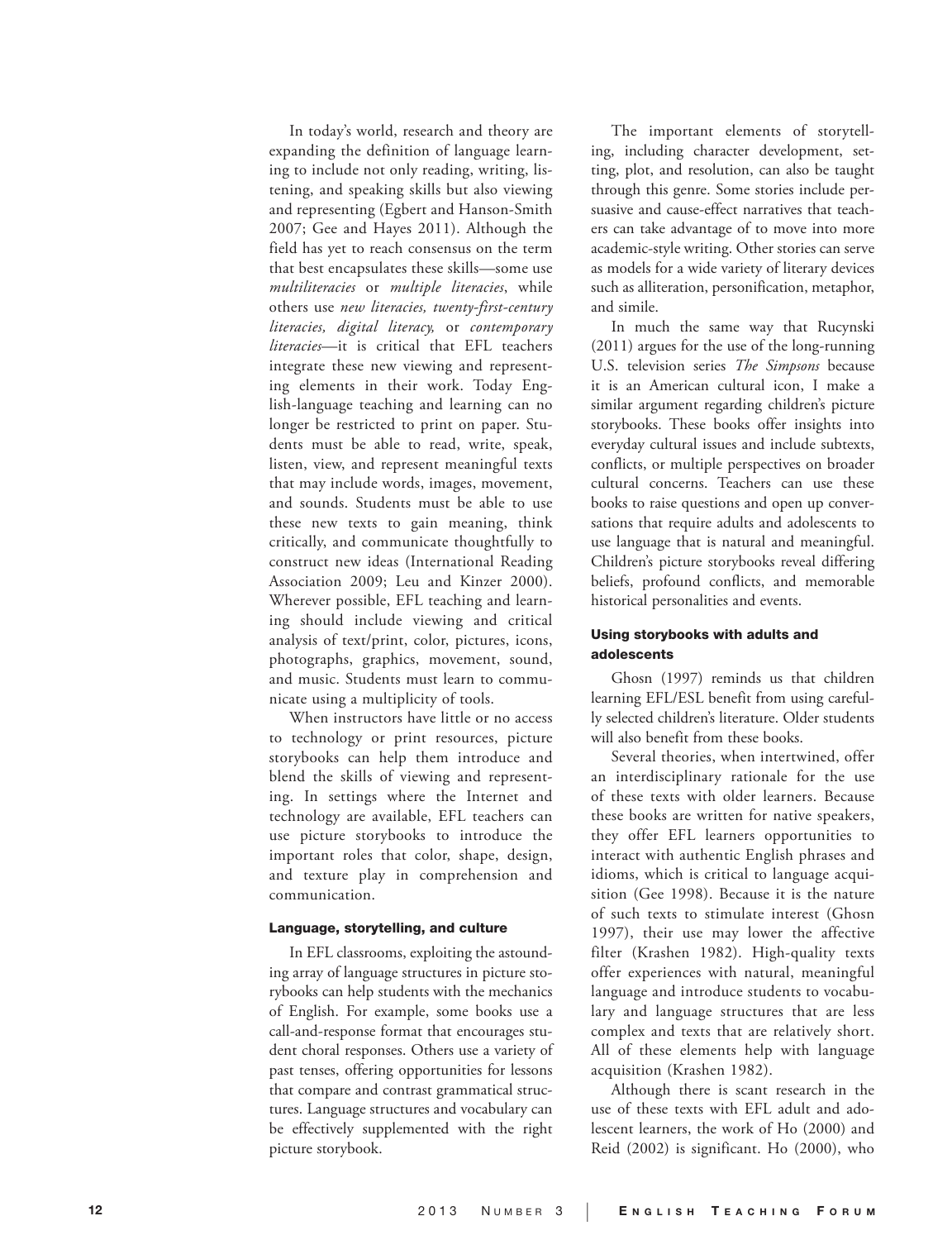engaged in a three-year study using these texts with adult English language learners in the People's Republic of China, found that when students used these texts, their confidence in reading and their oral language practice increased. Reid (2002) found that the cultural and linguistic information in these texts, including vocabulary and con temporary English expressions, appealed to older ESL learners; because the themes in children's picture storybooks can be extreme ly profound and provocative, she noted that older learners were easily drawn into discus sions. The key was to select high-quality books (Ho 2000; Reid 2002).

## Selecting high-quality children's picture storybooks

To successfully incorporate children's pic ture storybooks in EFL teaching of adults and adolescents, instructors must carefully choose books for their content, taking into account language and culture, illustrations, and, most importantly, message and theme. To this end, teachers should use books that combine universal themes that are linguisti cally and culturally accessible to the students they teach.

The following three resources can assist teachers with selecting high-quality books:

1. Books that receive national or inter national recognition are important to consider. In the United States, the Association for Library Service to Children (2013), part of the Ameri can Library Association, gives widely respected children's book awards each year. The Caldecott Medal is given to the artist of the most "distinguished" children's picture book. The Batchel der Award is presented to a publisher for the most "distinguished" book written outside the United States in a language other than English and then translated into English. The Belpré Award honors a Latina/Latino author and illustrator who best portray the Latina/Latino experience of children. The Coretta Scott King Award hon ors an African American author and illustrator who contribute to the pro motion of the American dream in a "pluralistic society."

- 2. Teachers must be mindful to select books that do not promote racism or sexism. The pamphlet "10 Quick Ways to Analyze Children's Books for Racism and Sexism" is available online (Califor nia Department of Education 2001). It offers specific guidelines that teachers will find extremely useful.
- 3. A third resource is the independent booksellers who specialize in children's books. For example, New York City's Bankstreet Bookstore carries chil dren's and young-adult books, offer ing "hand-picked" selections on their website. The store manager and their extremely knowledgeable staff are avail able to help via phone and email.

By using these resources, teachers can be confident in finding high-quality books that will help students learn English, inform them about American culture, and offer inspira tion—potentially for a lifetime.

## Linking storybooks to themes

Storybooks can be used to teach themes related to philosophical or lifestyle issues rang ing from the role of women around the world, to social justice concerns, to global warm ing. The possibilities of linking high-quality children's picture storybooks with themes are limited only by teachers' imaginations—and knowledge of the books. In this section, I describe three possible themes.

#### **Gardening**

Begin the theme of gardening (McIntosh 2011) with a study of trees (Al-Khaja 2007). Complement this study with *Wangari's Trees of Peace: A True Story from Africa* by Win ter (2008). This picture-story biography of Kenya's first female Nobel Peace Prize win ner is told in the present tense and describes Wangari's childhood near Mount Kenya, her studies in the United States, and her return to Kenya. Vividly depicted in words and boldly colored illustrations are Wangari's defiance of the Kenyan government's attempts to cut trees and her efforts with local women as they successfully work to reforest large areas of her homeland. Readers follow Wangari's evolution from determined schoolgirl to nonviolent activist. Winter's note at the end offers read ers additional information about this female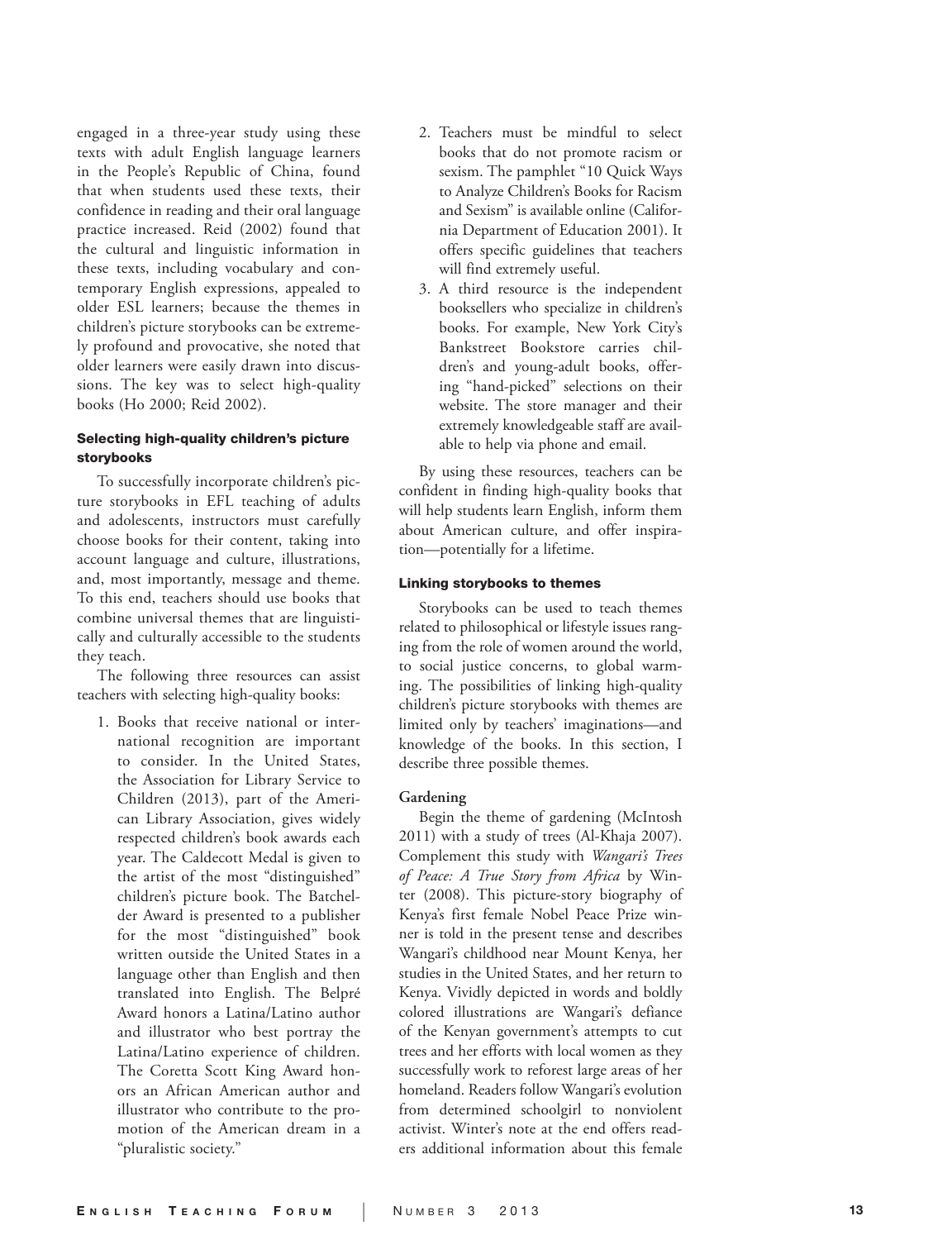activist. Building on Al-Khaja's lesson with the modal *can*, students might create questions and answers about what Wangari "can" do at various stages of her life while learning about this important woman.

Students know that planting is not just a rural activity, and McIntosh (2011) describes trends in urban gardening. Expand on this information with *The Gardener* (Stewart 1997)*,* a Caldecott Honor Book. Set in a Depression-era American city with a deter mined young hero named Lydia, this story tells, through letters she writes home to fam ily in the Midwest, the ways in which Lydia transforms her uncle's sad, gray neighborhood by creating a vibrant roof garden. Illustrations change from earth to jewel tones, offering readers hints of the story's conclusion. Vocab ulary in this book supplements McIntosh's (2011) "Garden Glossary." The text's episto lary format offers teachers much to exploit in terms of genre and culture. Here, too, is a strong female character.

A third gardening-theme book links gar dening and New York City. In *The Curious Garden,* Brown (2009) tells of the aban doned railway line along the southwest side of Manhattan and its transformation into a dynamic urban park, the Highline. This little-known story, told through the eyes of a curious young boy, moves through the four seasons. Colorful illustrations help readers visualize the changes brought to the neigh borhood. The author's note gives additional information about the Highline, this newest public park in New York City. The text, for intermediate–advanced speakers, includes gardening vocabulary and conditionals. Toward the end, the garden is personified, adding to the sophistication of this highquality children's picture storybook. This book can also serve as a bridge to the theme of New York City.

#### **New York City**

Selected children's picture storybooks play an important role in opening up safe spaces for authentic teaching and learning about difficult topics. Librarians and therapists call this *bibliotherapy* (Lehr 1981).

One topic that lends itself to bibliotherapy is the World Trade Center attack in 2001. I suggest that EFL lessons about New York City give students the opportunity to converse

about this event, painful though it might be, by reading and discussing the books described below.

In his simply written account, *The Man Who Walked Between the Towers,* Gerstein (2003) tells the true story of Philippe Petit's 1974 daring tightrope walk between the two towers of the World Trade Center. Gerstein includes facts and figures that make for marvelous interdisciplinary activities that link language and the role that mathematics played in this remarkable event. For exam ple, each tower was one quarter of a mile high. Teachers might have students convert this length into meters or compare this dis tance on the ground from one classroom to another or one location to another.

Detailed illustrations earned this book the 2004 Caldecott medal and include two foldout pages that capture the imagina tion of readers, regardless of their ages. The language and artwork make this text accessible to a wide variety of EFL language levels, while content keeps advanced Eng lish speakers—and teachers—engaged. After reading this book aloud, teachers may find that discussions will wind their way into a conversation about 9/11—or maybe not. Gerstein's text makes no mention of 9/11, but the omission may prompt questions, freeing teachers to respond in whatever way they feel comfortable.

Continuing with the New York theme is *Fireboat: The Heroic Adventures of the* John J. Harvey (Kalman 2002). An explicit look at 9/11, this is a true story about the decommissioned fireboat that rescued many people off of the southern end of Manhattan on that fateful day. Framed between 1931, the year the boat was built, and 2001, when its service was heralded as an example that "heroes never die," the story of the *John J. Harvey* and the people who commanded her are poignant and vividly depicted. Tid bits of New York City history from 1931, when Snickers candy bars were first sold, combined with the events of the *John J. Harvey,* reveal the simplicity and complexity of American culture. Despite some nautical vocabulary, the clear illustrations help read ers gain meaning. The abundant use of pasttense action verbs provides teachers with wonderfully vivid language that students will find useful.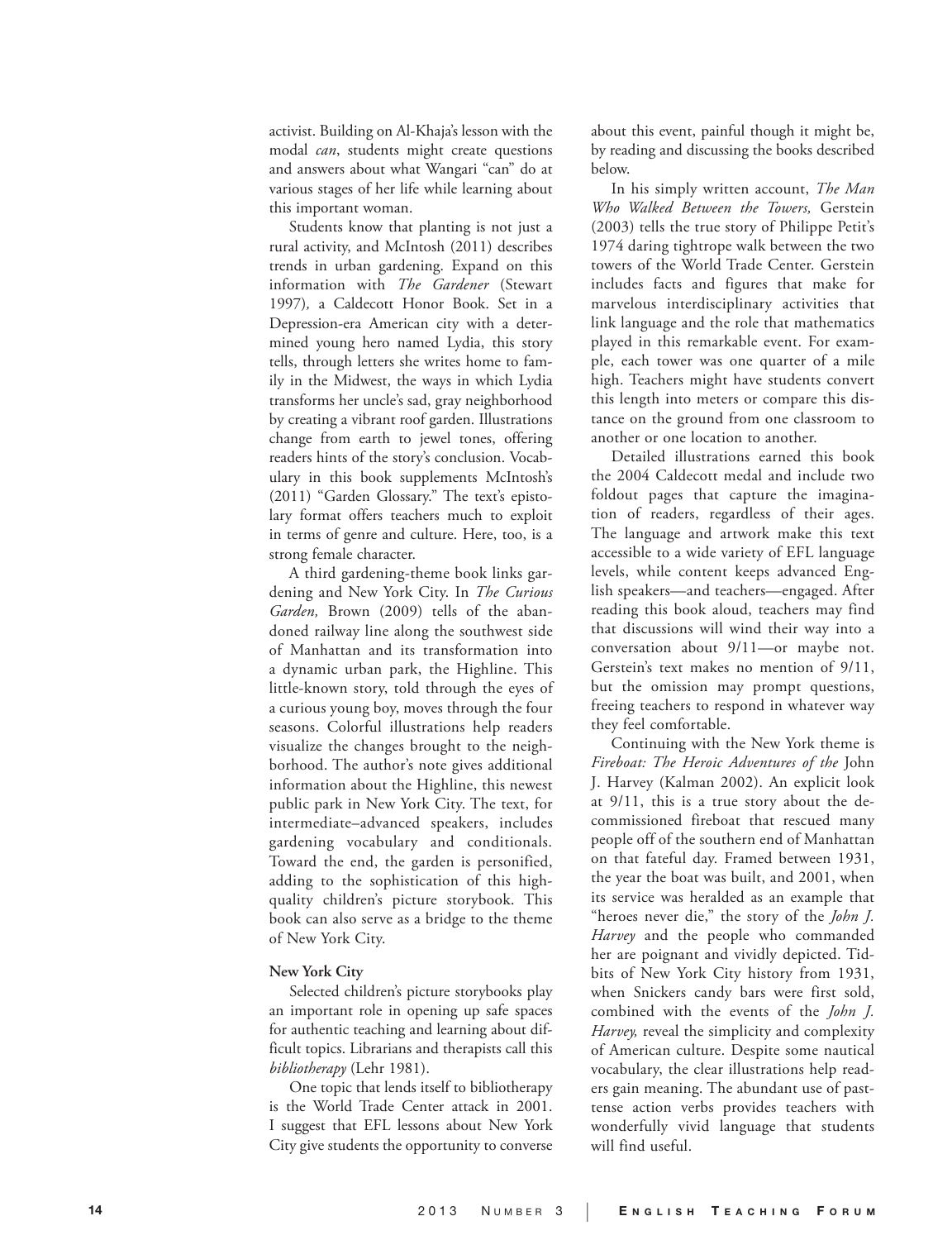One more book not to be missed is *14 Cows for America* (Deedy 2009). This true story tells about one Kenyan community's response to 9/11. Set in Naiyomah's home region, this clearly told story respectfully depicts his Kenyan community by using vivid colors in broad, sweeping illustrations that add visual poignancy to this heartfelt story. Author notes at the end offer addi tional information. Told in the simple pres ent, the story is accessible to a wide range of EFL levels because the theme is universal. If employed creatively, New York, 9/11, and Kenya can prepare EFL adolescents and adults for another important, universal theme: respect.

#### **Respect**

To explore this theme, begin with the amazing, true story of Owen and Mzee, a tale based on the tsunami of December 26, 2004, about a baby hippo and an old tortoise. This story offers hope in the face of tragedy and teaches respect in the face of difference.

As is often the case with true stories, several authors wrote books about Owen and Mzee. When multiple authors approach the same story through different formats, teachers can use all or some of the books particularly where there are mixed EFL ability levels—and create a Venn diagram to compare and contrast the texts. In the case of Owen and Mzee, Winter (2006) uses a twenty-eight-word text and simplistic illus trations with bright colors to tell essentially the same story that Hatkoff, Hatkoff, and Kahumbu (2006) tell, except the latter use photographs, sophisticated vocabulary, and complex language structures. Either format will inspire classroom conversations filled with curiosity and questions, both natural and meaningful.

To follow up on animal stories and the theme of respect, teachers should consid er *Stellaluna* (Cannon 1993) *,* the fictional account of a baby fruit bat who falls into a nest of baby birds. As the babies eat, grow, and learn how to survive, they try to adopt each other's habits. The baby bat hates eating insects but has no other choice. Then there is the question of sleeping. The baby bat sleeps upside down, and the birds do too, until Mama Bird intervenes. The story ends when the baby fruit bat is reunited with its mother.

Although they appear to be photographs, the illustrations, accurately rendered with acrylic paint and colored pencils, give life to the story in humorous and poignant detail. Themes of respect and acceptance, adaptation, and indi viduality will give students much to discuss. The author's endnote includes facts about fruit bats.

*Mr. George Baker* (Hest 2007) has uni versal themes about senior citizens around the world who are wise, but illiterate, and want to learn to read. The tale, set in smalltown America, presents Mr. Baker, who is one hundred years old, and his friend Harry, who is eight. They wait for the school bus to take them to school, where they both learn to read—Mr. Baker in a classroom with adults, and Harry in second grade. Woven through out are phrases that make for excellent choral reading: "See this \_\_\_\_\_, see that \_ Adults will be entranced with Mr. Baker, who dances with and kisses his wife in front of Harry. In addition to using accessible lan guage, this text will prompt questions about American culture: Mr. Baker is black, Harry is white; they ride a school bus together, and they are friends. This touchingly simple story is filled with opportunities to talk about small-town life, race, and intergenerational relations.

It was my experience with *Little Blue and Little Yellow* (Lionni 1995) that inspired me to write this article. I used this book on a whim with my first-year college students in Rwanda. Although these forty-eight stu dents were predominantly French speak ers who needed to improve their English quickly because of the new language policy, their language ability levels were extremely diverse. Most of the French speakers grew up in Rwanda or were returnees from the Francophone diasporas of Burundi and the Democratic Republic of the Congo; they struggled to learn English in the still pre dominantly Francophone environment that existed in Rwanda. Others were near-fluent English-speaking Rwandan returnees from the Anglophone diaspora of Uganda.

It was a Friday afternoon, and I wanted my students to relax and enjoy English before I dismissed them after another inten sive week of study. As I pulled out the Lionni book, I was quite certain that very few, if any, had ever seen a children's picture storybook.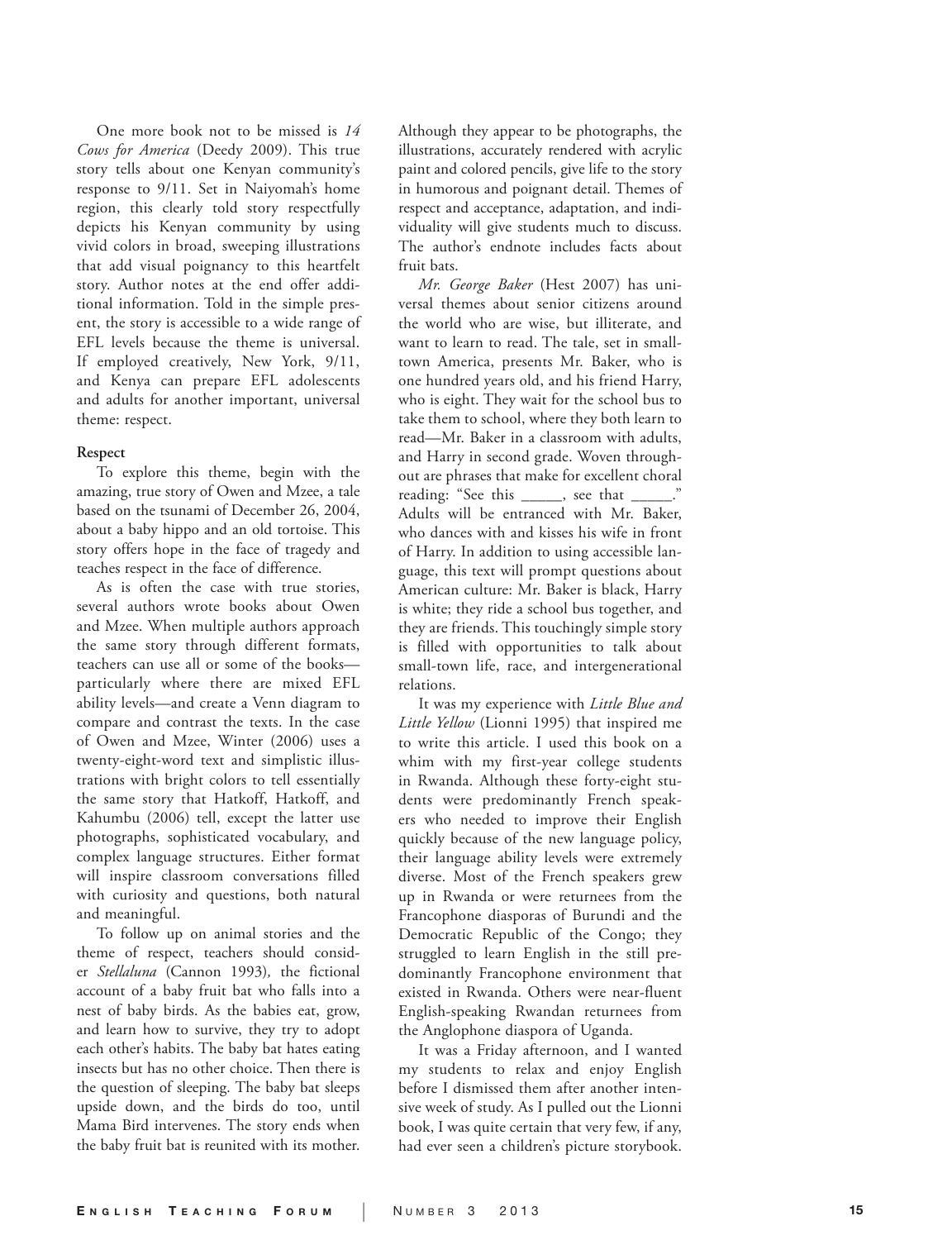Judging from the students' reactions when they saw the cover, my assumption was correct.

"What do you think this story is about?" I asked, showing them the cover. After collect ing a lovely long list of predictions, I turned the page and showed them the side-by-side pages of blue and yellow dots, in alternating rows, covering both pages. Laughter and astonished faces filled the room. Now they sat attentively, waiting to see what the next page would reveal.

*Little Blue and Little Yellow* (Lionni 1995) is a simple, Romeo and Juliet–type story but with less animosity between the "blue dot family" and the "yellow dot fam ily." One day, the little blue dot and little yellow dot play together, and when they hug before returning home, they become green. Their parents' anger at this change in color prompts the little dots to cry. The parents realize what happened when they see the tears sort themselves back into the respective primary colors. Then, the two families come together and hug. Everyone turns green. The themes of friendship, difference, respect, parental obedience—and disobedience—raise profound questions. This 278-word text is simple: "This is little blue …. Here he is at home …" (Lionni 1995). But the message is complex. The simplistic illustrations made from torn pieces of blue, green, yellow, black, blue, orange, and red paper capture the essence of the story.

The theme of respect can be explored with carefully chosen children's picture sto rybooks. By using these texts, teachers help their students learn language and reflect on themes that are relevant in and out of the classroom.

## Author study projects

In addition to studying the language, content, or theme of children's books, stu dents can examine works written by the same author to better understand the author's life and writing. Discussions can include genre and illustration styles, characters, settings, use of color, drawing style, and white space on pages.

As an example, we need look no further than the aforementioned writer Jeanette

Winter, who has written several works in addition to the Wangari book, including *The Librarian of Basra: A True Story from Iraq* (Winter 2005). As the Iraq war reaches Basra, a librarian, Ali Muhammad Baker, saves more than thirty thousand priceless books with the help of friends and neigh bors. The language style and illustrations in this book are similar to those in the Wangari story. Another book is *Nasreen's Secret School: A True Story from Afghanistan* (Winter 2009), about a young girl's deter mination to get educated. *The Watcher: Jane Goodall's Life with the Chimps* (Winter 2011) is about this renowned primatologist. Finally, in *My Name Is Georgia: A Portrait by Jeanette Winter,* Winter (1998) tells, using an autobiographical format, the story of the remarkable American artist Georgia O'Keeffe.

Using well-crafted texts with authentic language, the study of children's picture storybook authors can enrich EFL teaching and learning for adults and adolescents. Pre senting meaningful, culturally informative and themed content prompts students to use authentic language for meaningful com munication.

## Teaching with children's picture storybooks

As demonstrated above, activities for lis tening, speaking, reading, writing, viewing, and representing are easily developed with picture storybooks; however, the approach and techniques used with adults and ado lescents are at times similar to and at other times different from those used with chil dren.

Begin by presenting the book cover and title. This provides opportunities for stu dents (of all ages) to engage immediately with the story. Asking students to use the illustrations and title to make predictions and reflect on the story allows them to speculate about the setting, characters, and plot. Consider the possibilities with *Pink and Say* (Polacco 1994). As students offer predictions the teacher writes them on the board. In beginner classes, teachers can record the exact words of students. For example, Maria says, "It will be about two boys." The teacher can ask Maria to add, "I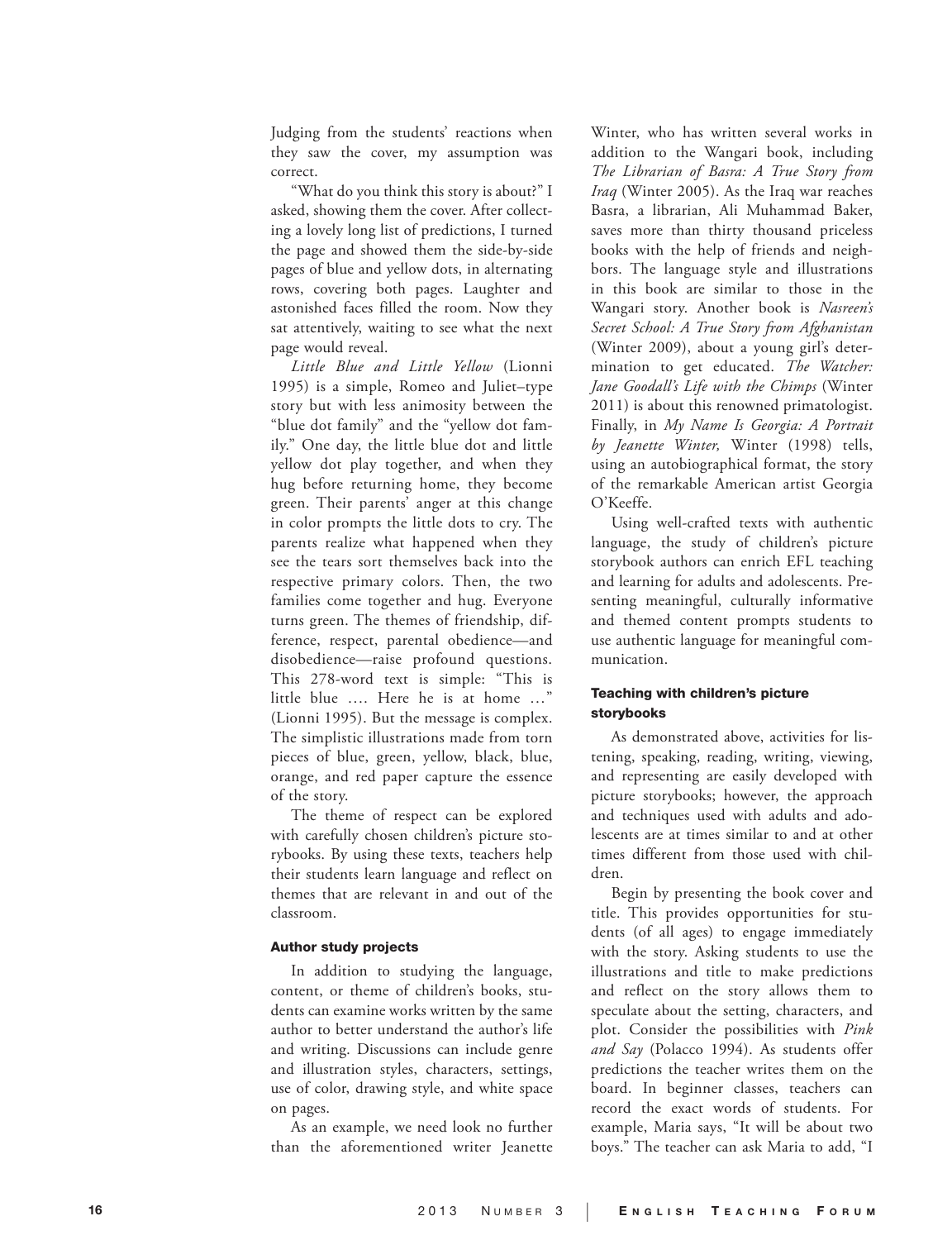predict" and then call on an intermediatelevel student to convert Maria's prediction into reported speech.

Teachers can follow up with, "Why do you think [this book will be about two boys]?" This activity creates the potential for a story to unfold before the real story begins. A list of five to ten predictions is enough to start.

Next, teachers should read the title, author, and name of the publisher. If the author(s) has a dedication, this should be included. An excellent example of why it is important to read the dedication is *Pink and Say* (Polacco 1994). If readers skip this, they will not know that this story is based upon one that the author's family passed down through generations, and that it is a true story set in the U.S. state of Georgia about a black boy who helps a white boy, a Polacco family member, during the Civil War.

Now it is time for teachers to read the story aloud, doing so in much the same way a parent might read to a child at bedtime; how ever, teachers should pause whenever there is information that supports or refutes student predictions so that they can make comments. As teachers continue reading, they should check for comprehension and encourage more predictions and discussion about the story. Teachers should also focus on the illustrations to reinforce comprehension.

At the end of the read-aloud, teachers may ask students to write their reflections and reactions to the story in a free-writing format. Students can share their writing with partners or in small groups, using their comments as a springboard for additional discussion.

Furthermore, text-exploitation activities can include choral readings, executed by dividing the class into groups and hav ing them listen to and repeat the dialogue read by the teacher. Teachers can distribute character roles to groups of students, who then reenact the story while teachers serve as narrators. In a readers' theater activity, students can come to the front of the room to read the part of an assigned character. Writing activities might include writing the "story before the story" or the follow-up to the end of the story. Role-playing and other dramatic activities can spin off from a simple read-aloud.

## One book and 175 students

With large numbers of students, classroom arrangement is critical to the successful use of children's picture storybooks. Teachers should move the focus of the class from the front to the middle of the room. Arrange the desks, or students seated on the floor, in concentric circles with the teacher in the middle.

When reading aloud, teachers should turn in a complete circle, holding the book high for all to see, as they reveal each illustration. This ensures that the maximum number of stu dents see the majority of pictures in a timely manner. If possible, teachers should purchase the "big book" version of the children's book. Usually 24-by-36 inches in size, this large for mat makes it easier for many students to see the text and illustrations.

Another option is to divide the class into groups of 25–30 students. After selecting one member from each group to be group leader, teachers train the leaders to read the book. Then each leader, one at a time, reads the book to his or her respective small group. Or teachers can have the leaders re-create the book, wordfor-word, page-by-page, printing and sketching the book and then reading their re-created book to the small group while they wait for the "one book" to circulate to their group.

# The conclusion of *Little Blue and Little Yellow* in Rwanda

When I finished reading this story to my first-year Rwandan students, they discussed it in small groups and then as a whole class. Time for dismissal was just minutes away. In one of those unpredictable teaching moments, I decided to wait a bit longer to see if anyone had anything more to say. Just as I prepared to say good-bye, a student raised his hand and said, "I think this story is written for the Rwandan people today. It even has the colors of the Rwandan flag—blue, yellow, and green."

My decision to bring this book, and my students' discovery of their own complex story within this simple text, are a reminder of the value of children's picture storybooks in adult and adolescent EFL classrooms. The power of these texts lies in their universal appeal and the unpredictable reader responses they can engender. It is time for EFL teachers of adults and adolescents to explore them.